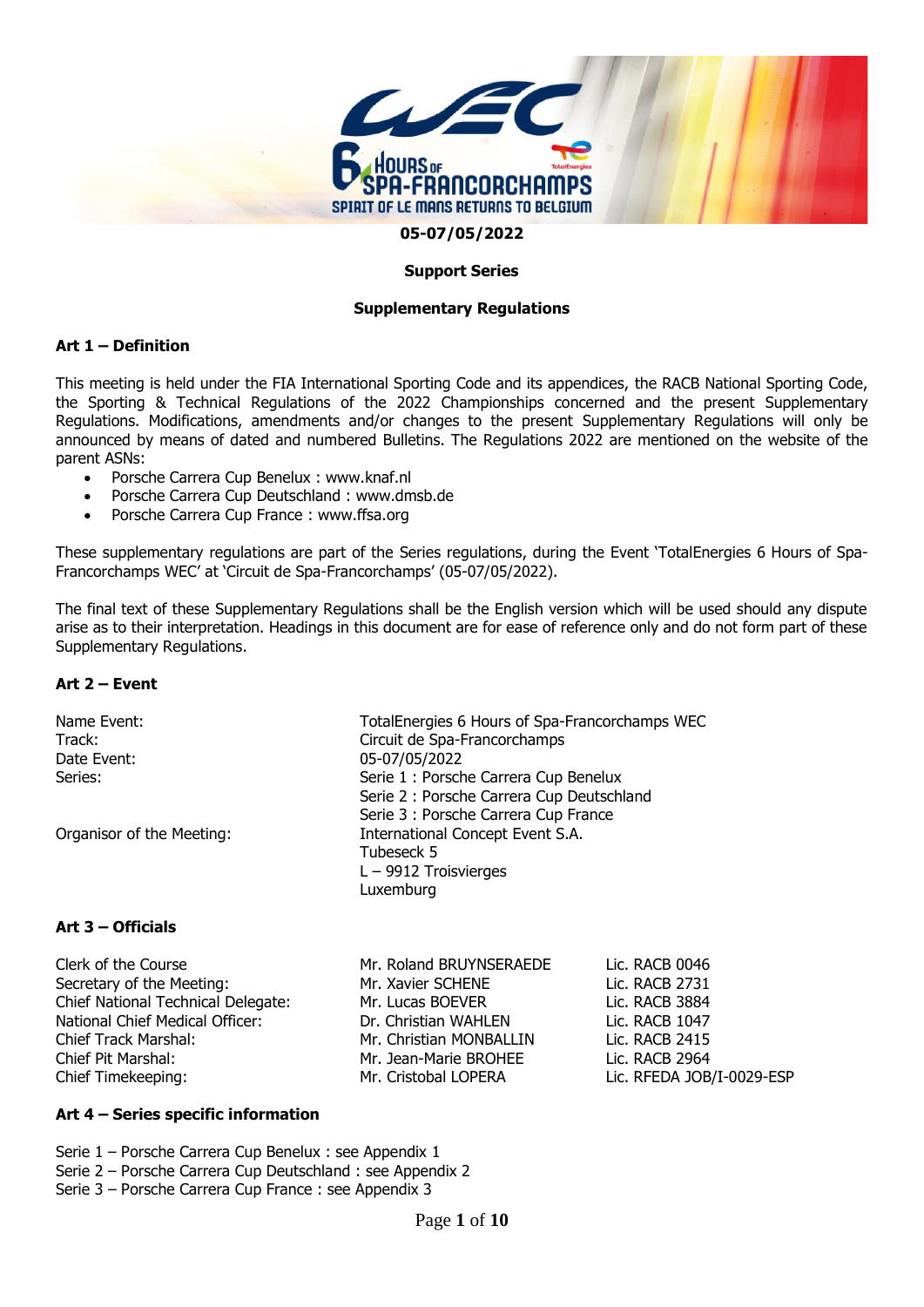#### **Art 5 – Anti-Doping Permisses**

| Doctor's Room: | F1 Pit Building $-1$ <sup>st</sup> Floor $-$ Room TBA |
|----------------|-------------------------------------------------------|
| Waiting Room:  | F1 Pit Building $-1$ <sup>st</sup> Floor $-$ Room TBA |
| Toilet:        | F1 Pit Building $-1$ <sup>st</sup> Floor $-$ Unit 1   |

#### **Art 6 – Entry: closing date and acceptance**

The closing date for entries is fixed at 08h00 of the first day of the meeting or specified in the series regulations. The fee required (see entry form and/or confirmation of participating) has to be paid before the event (an entry not accompanied by the fee shall be null and void).

#### **Art 7 – Details of the Circuit**

- location and how to get there:

Brussels : 145km - +/- 80 minutes (Brussels National Airport – Zaventem – Belgium) Liège : 60km - +/- 45 minutes (Liège Airport – Bierset – Belgium) Maastricht : 75km - +/- 60 minutes (Maastricht Airport – Maastricht – The Netherlands) Luxemburg : 120km - +/- 90 minutes (Luxemburg Airport – Luxemburg)

- length of one lap: 7.004 m

- direction: clockwise

#### **Art 8 – Insurance for the meeting**

The Organiser has subscribed an insurance following the instruction of the law. The insurance policy can be consulted at the race secretariat.

#### **Art 9 – Other**

Advertising has to be in compliance with the FIA International Sporting Code, Art. 10.6. In Belgium, advertising for tobacco products and not-recognized & not-registered betting companies is prohibited.

#### **REGIONAL FIRE DEPARTMENT ADVICE**

SRI STAVELOT, Route de Malmedy 17, B – 4970 – STAVELOT, Tel. +32 80 88 02 42, e-mail: [incendie@stavelot.be](mailto:incendie@stavelot.be) Subject: Fire safety - paddock requirements

#### **Transportation and transferral of flammable materials**:

- the total quantity transported cannot exceed 240l per unit of transportation
- use securely closed metal containers with a maximum capacity of 60 liters
- compulsory presence of an assistant equipped with an extinguisher (6 kg powder or 6 l foam)
- no combustible items within proximity of transported hydrocarbon (e.g. tires)
- no smoking or naked flames; keep away from ignited items, sparks, welding, etc.
- containers must be kept closed at all times whether empty or full
- transportation must be made in a utility vehicle designed for carrying loads
- correct electrical connection between the metallic container and earth before filling or emptying; during these operations the containers must be unloaded from the vehicle in advance
- it is prohibited to enter the loading area of a covered vehicle transporting flammable liquids with mobile lighting equipment other than designed and built to avoid igniting flammable vapors which may have been released within the interior

Where the transportation is made by towing:

- the towing vehicle must be capable of towing and braking the load
- the tires of the trailer must be suited to the type of ground in question and to the speeds reached by the towing vehicle
- the towing hook and trailer attachment must be CE approved
- a safety cable or chain secured to the trailing arm must be used to connect the towing hook
- each barrel must be individually secured
- a technical steward or judge of fact shall be present while the pumps are opened to ensure that these safety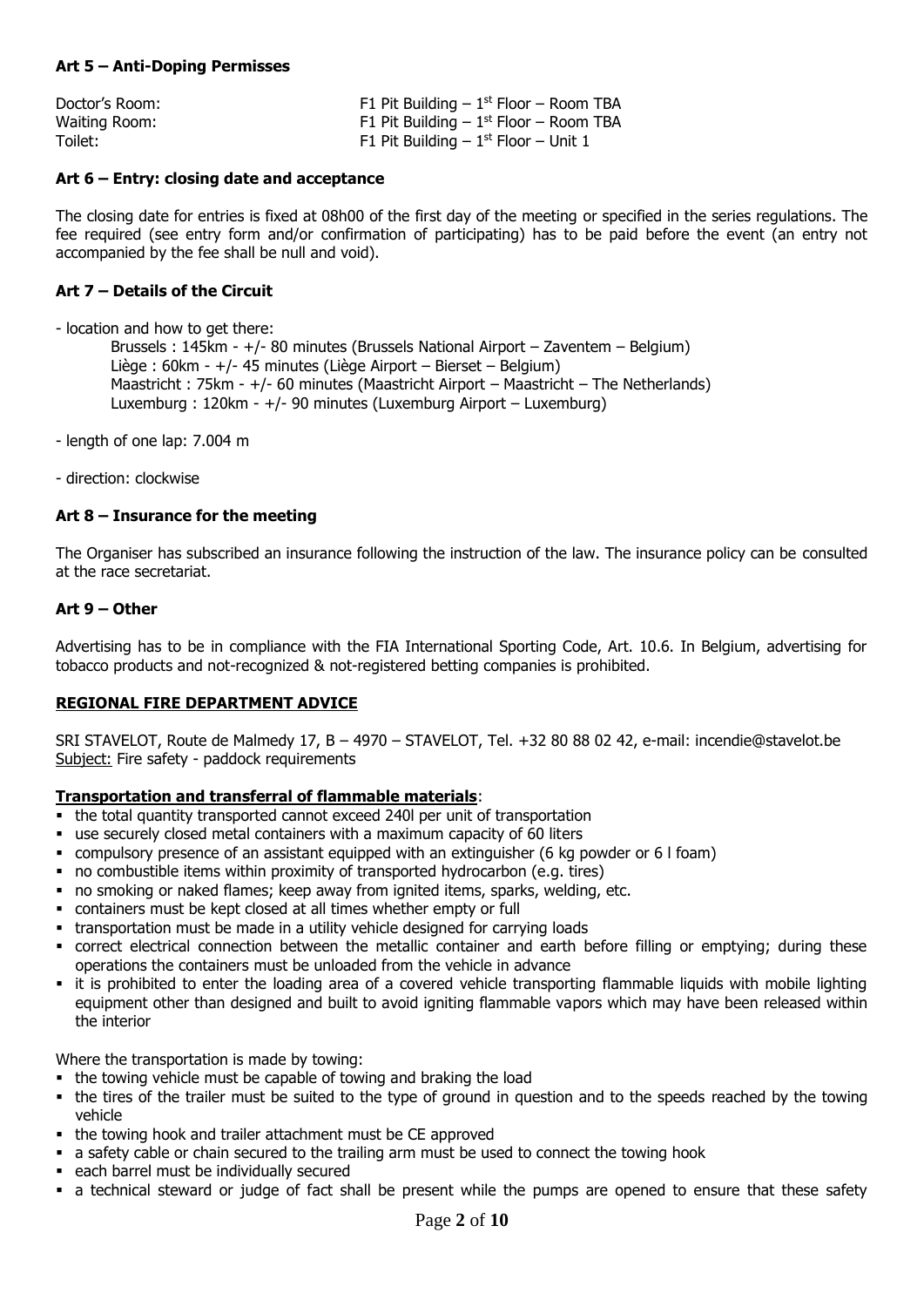regulations are observed and to sanction those in breach.

#### **Handling fuel within the stand**:

- **hand pumps, pneumatic pumps or explosion-proof electrical pumps. NO batteries**
- compulsory presence of a supervisor equipped with an extinguisher and located 2 meters from the refueling point
- fire-resistant clothing to be worn by all persons located within 2 meters
- ensure stability and earthing of refueling towers
- compulsory presence of absorbent product in the stand never water
- compulsory presence of 2 extinguishers (6 kg powder or 6 l foam) in each stand

#### **No smoking or naked flames**:

- in the entire area around the tanker lorry
- in the pit lane, in the stands, and within 5 meters of the back of the stands
- above the stands (lodges, mezzanines)

#### **No LPG cylinders**:

- **.** in the pit lane, in the stands, and within 5 meters of the back of the stands
- in any vehicle (authorized in tents and under awnings)

#### **No occupation of clearances**:

- all paddock road clearances
- a 1-metre clearance behind the stands
- N.B. authorized behind stands: lorry platform if lowered
- ribbons marking the limits of the stand if easily crossed

#### **Conformity of electrical or gas installations**:

- **•** obligation to meet standards
- **•** protection of electrical or gas supply lines.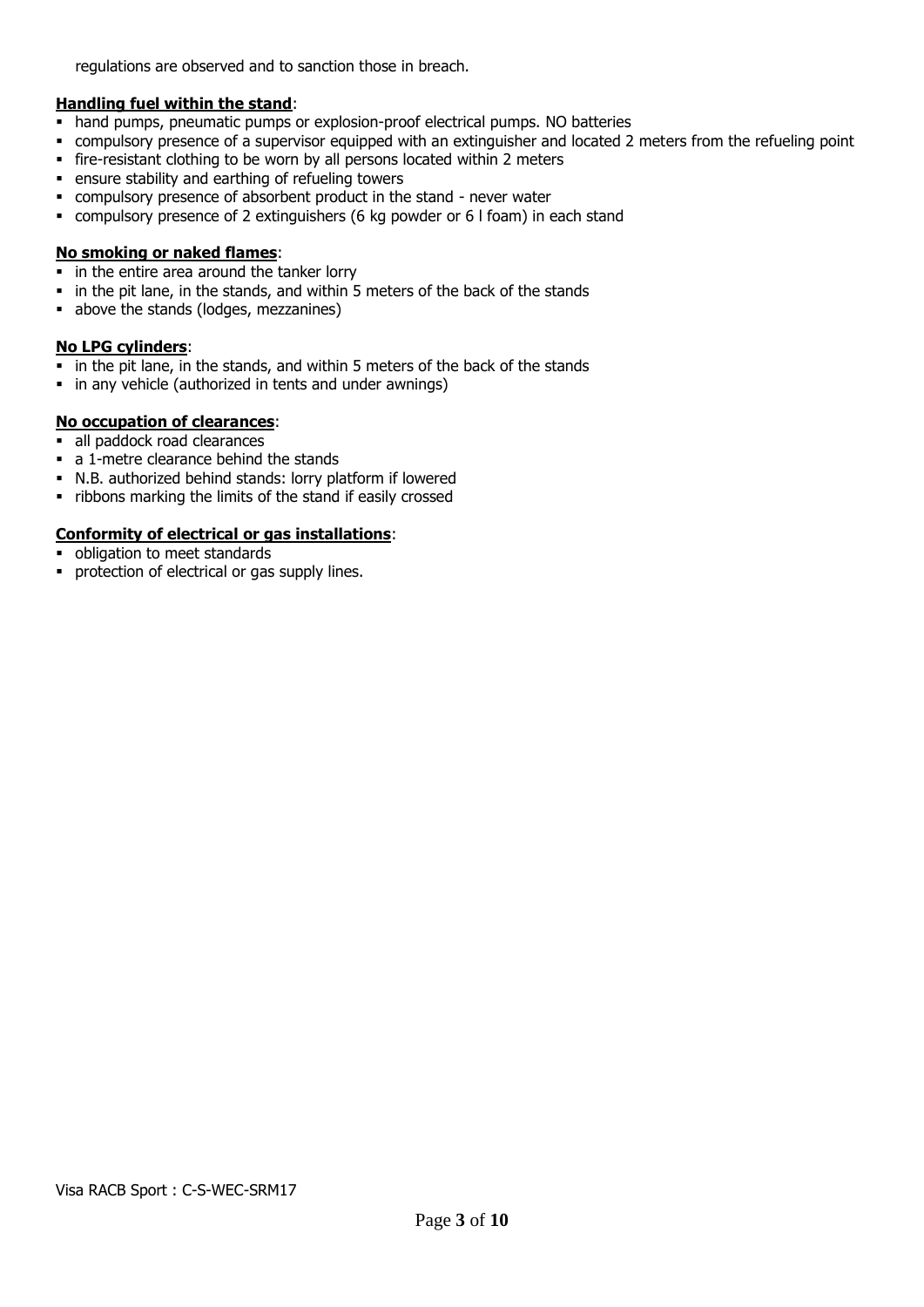#### **Appendix 1**

PORSCHE

**CARRERA CUP BENELUX** 

#### **Porsche Carrera Cup Benelux**

#### **Officials**

| Race Director:                       | Mr. Pierre DELETTRE                     | Lic. RACB 0579  |
|--------------------------------------|-----------------------------------------|-----------------|
| <b>Competitor Relations Officer:</b> | Mr. Pascal NELISSEN-GRADE               | Lic. RACB 2283  |
| Series Technical Delegate:           | Mr. Tom COCQUYT                         | Lic. RACB 2135  |
| <b>Stewards:</b>                     |                                         |                 |
| Chairman:                            | Mr. Marc BOONMAN                        | Lic. KNAF 21094 |
| Members:                             | Mr. Wim COOLS                           | Lic. RACB 3481  |
|                                      | Mr. Etienne MASSILLON                   | Lic. RACB 0487  |
| Stewards Office:                     | F1 Pit Building $-$ Unit $1 -$ Room 118 |                 |

#### **Administrative Checks:**

| Minimum Licence Level: | ITC-Circuit                             |
|------------------------|-----------------------------------------|
| Timing:                | May $4^{th}$ 2022 from 14h00 to 19h00   |
| Place:                 | Hospitality Porsche Carrera Cup Benelux |

At the administrative checks the entrant and/or driver must show their license, and – if applicable – an entrant's license. Drivers from outside Belgium or comparable countries by decision of the FIA need a special authorization of their own ASN (FIA ISC Art. 2.6 and 3.9). For minor competitors, a "Parental Consent Authorization" confirmed by the country Authority should be presented at Administrative checks.

#### **Scrutineering:**

| Pre-Scrutineering:<br>Timing:<br>Place:<br>Scrutineering Bay - Place:<br>Parc Fermé:<br>Place:                                   | May 4 <sup>th</sup> 2022 from 14h00 to 19h00<br>Scrutineering Box at the beginning of the Endurance Pitlane<br>Scrutineering Box at the beginning of the Endurance Pitlane<br>After each qualifying session and race<br>Endurance Pit Boxes 1 & 2 |
|----------------------------------------------------------------------------------------------------------------------------------|---------------------------------------------------------------------------------------------------------------------------------------------------------------------------------------------------------------------------------------------------|
| <b>Briefing:</b><br>Timing:<br>Place:                                                                                            | May 5 <sup>th</sup> 2022 at 08h00<br>F1 Pit Building – Unit $2 - 1$ <sup>st</sup> Floor – Room 132                                                                                                                                                |
| <b>Notice Board:</b><br>Location Physical Notice Board:                                                                          | F1 Pit Building - Paddock Side - Between Boxes 1 & 2                                                                                                                                                                                              |
| <b>Maximum number of cars allowed to start:</b><br>Practice:<br>Race:                                                            | 78<br>65                                                                                                                                                                                                                                          |
| <b>Track Entry &amp; Track Exit:</b><br>Track Entry:<br>Track Exit:                                                              | Turn 4<br>Turn 1                                                                                                                                                                                                                                  |
| <b>Track Time:</b><br>Free Practice: 2 x 40 minutes<br>$\bullet$<br>$\bullet$<br>Race $1$ :<br>$\bullet$<br>Race 2:<br>$\bullet$ | Qualifying Session: $15 - 5 - 15$ minutes<br>30 minutes $+1$ lap<br>30 minutes $+1$ lap                                                                                                                                                           |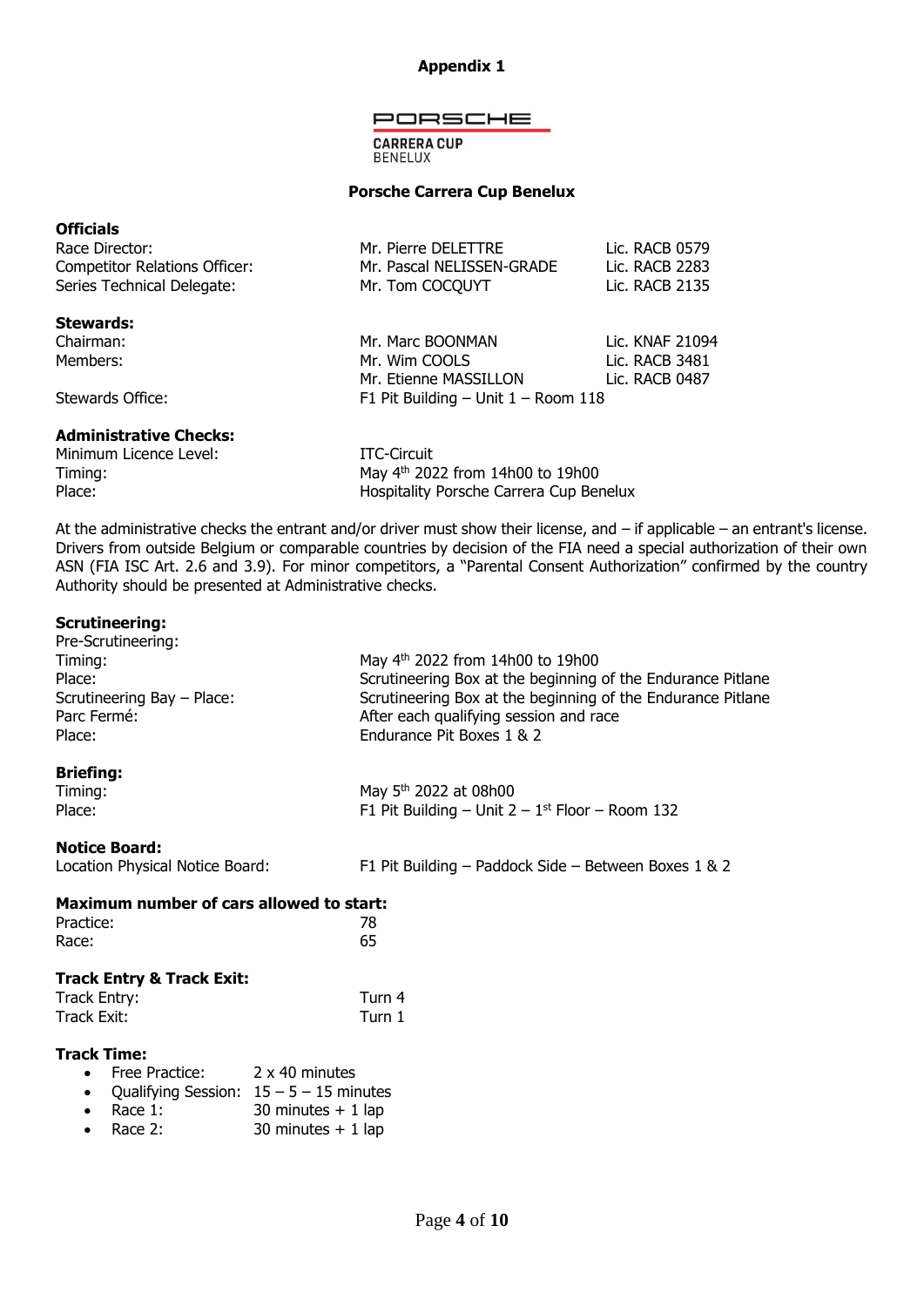### **Protest & Appeal Fee :**

Protest Fee: € 500,- National Appeal Fee: € 1.750,- International Appeal Fee (FIA) : € 6.000,-

According Art. 13 & 15 of the FIA Sporting Code International protests have to be addressed to the Chairman of the Stewards and delivered to the Clerk of the Course and or their assistant. In absence of the Clerk of the Course, the protest should be delivered to the Chairman of the Stewards.

#### **Other:**

Noise regulations: see Series Technical Regulations Qualifying minima: 120% of the best qualifying time in the respective class Race classification : minimum 75% of the winner's laps, chequered flag not needed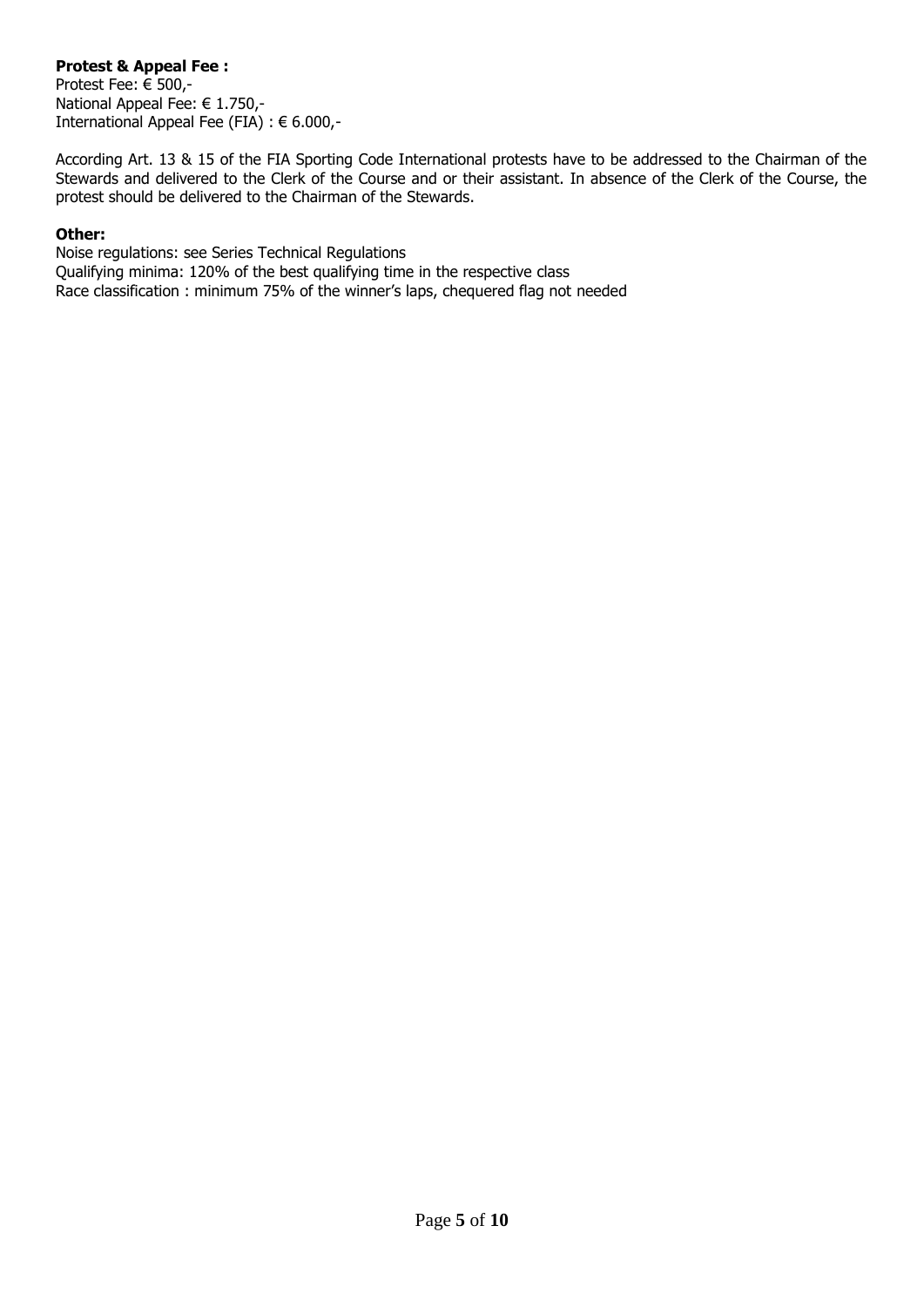#### **Appendix 2**

#### PORSCHE

#### **CARRERA CUP** DEUTSCHLAND

#### **Porsche Carrera Cup Deutschland**

#### **Officials**

| Race Director:                | Mr. Sven STOPPE     | Lic. DMSB SPA1071888 |
|-------------------------------|---------------------|----------------------|
| Competitor Relations Officer: | Mr. Dominik SITZER  | Lic. DMSB tbc        |
| Series Technical Delegate:    | Mr. Robert SCHULTE  | Lic. DMSB SPA1185841 |
|                               | Mr. Simon WITUSCHEK | Lic. DMSB SPA1194693 |

#### **Stewards:**

Chairman: Mr. Mardeen BENJAMIN Lic. RACB 3587 Members: Notified the Mr. Wim COOLS Control and Lic. RACB 3481

Stewards Office: F1 Pit Building – Unit 1 – Room 118

#### **Administrative Checks:**

Minimum Licence Level: ITC-Circuit Timing:

May 4<sup>th</sup> 2022 from 12h00 to 18h00 Place: **Hospitality Porsche Carrera Cup Deutschland** 

Mr. Etienne MASSILLON Lic. RACB 0487

At the administrative checks the entrant and/or driver must show their license, and – if applicable – an entrant's license. Drivers from outside Belgium or comparable countries by decision of the FIA need a special authorization of their own ASN (FIA ISC Art. 2.6 and 3.9). For minor competitors, a "Parental Consent Authorization" confirmed by the country Authority should be presented at Administrative checks.

#### **Scrutineering:**

| Pre-Scrutineering:                                                  |                                                                                                    |
|---------------------------------------------------------------------|----------------------------------------------------------------------------------------------------|
| Timing:                                                             | May $4^{th}$ 2022 from 10h00 to 17h45 / 18h45 - 20h00                                              |
|                                                                     | May 5th 2022 from 07h00 to 08h15                                                                   |
| Place:<br>Scrutineering Bay:                                        | Paddock Porsche Carrera Cup Deutschland                                                            |
| Place:                                                              | Paddock Porsche Carrera Cup Deutschland                                                            |
| Parc Fermé:                                                         | After each qualifying session and race                                                             |
| Place:                                                              | Porsche Carrera Cup Deutschland Paddock                                                            |
|                                                                     |                                                                                                    |
| <b>Briefing:</b>                                                    |                                                                                                    |
| Timing:<br>Place:                                                   | May 5 <sup>th</sup> 2022 at 08h40<br>F1 Pit Building – Unit $2 - 1$ <sup>st</sup> Floor – Room 132 |
|                                                                     |                                                                                                    |
| <b>Notice Board:</b>                                                |                                                                                                    |
| Location Physical Notice Board:                                     | PCCD Organisation truck (PCCD Paddock)                                                             |
|                                                                     |                                                                                                    |
| <b>Maximum number of cars allowed to start:</b>                     |                                                                                                    |
|                                                                     |                                                                                                    |
| Practice:                                                           | 78                                                                                                 |
| Race:                                                               | 65                                                                                                 |
| <b>Track Entry &amp; Track Exit:</b>                                |                                                                                                    |
| <b>Track Entry:</b>                                                 | Turn 4                                                                                             |
| Track Exit:                                                         | Turn 1                                                                                             |
|                                                                     |                                                                                                    |
| <b>Track Time:</b>                                                  |                                                                                                    |
| Free Practice:<br>60 minutes<br>$\bullet$                           |                                                                                                    |
| Qualifying Session: 35 minutes<br>$\bullet$<br>Race 1:<br>$\bullet$ |                                                                                                    |
| Race 2:                                                             | 30 minutes $+1$ lap<br>30 minutes $+1$ lap                                                         |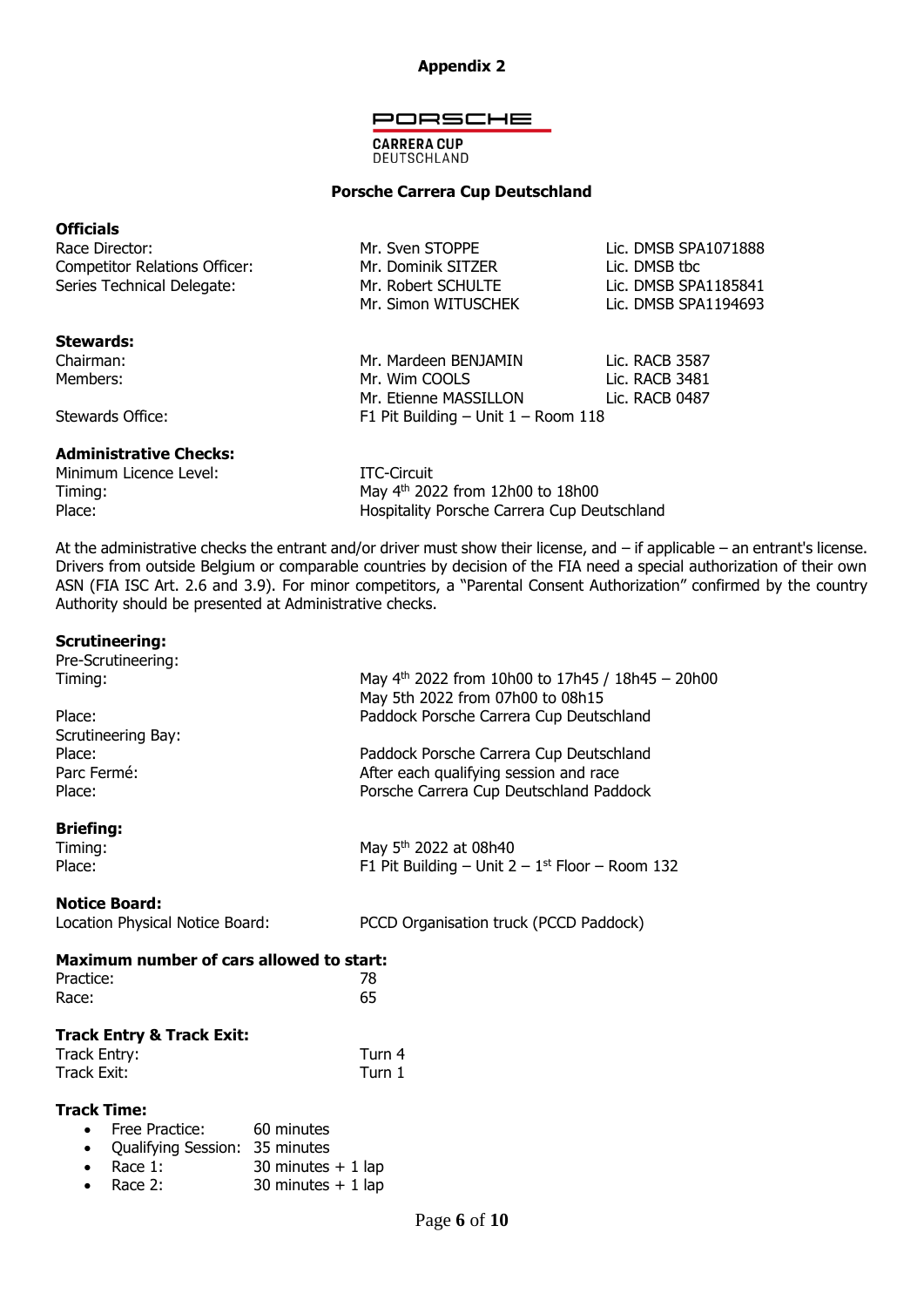### **Protest & Appeal Fee :**

Protest Fee: € 500,- National Appeal Fee: € 1.500,- International Appeal Fee (FIA) : € 6.000,-

According Art. 13 & 15 of the FIA Sporting Code International protests have to be addressed to the Chairman of the Stewards and delivered to the Clerk of the Course and or their assistant. In absence of the Clerk of the Course, the protest should be delivered to the Chairman of the Stewards.

#### **Other:**

Noise regulations: see Series Technical Regulations Qualifying minima: 107% of the best qualifying time in the respective class Race classification : minimum 75% of the winner's laps, chequered flag not needed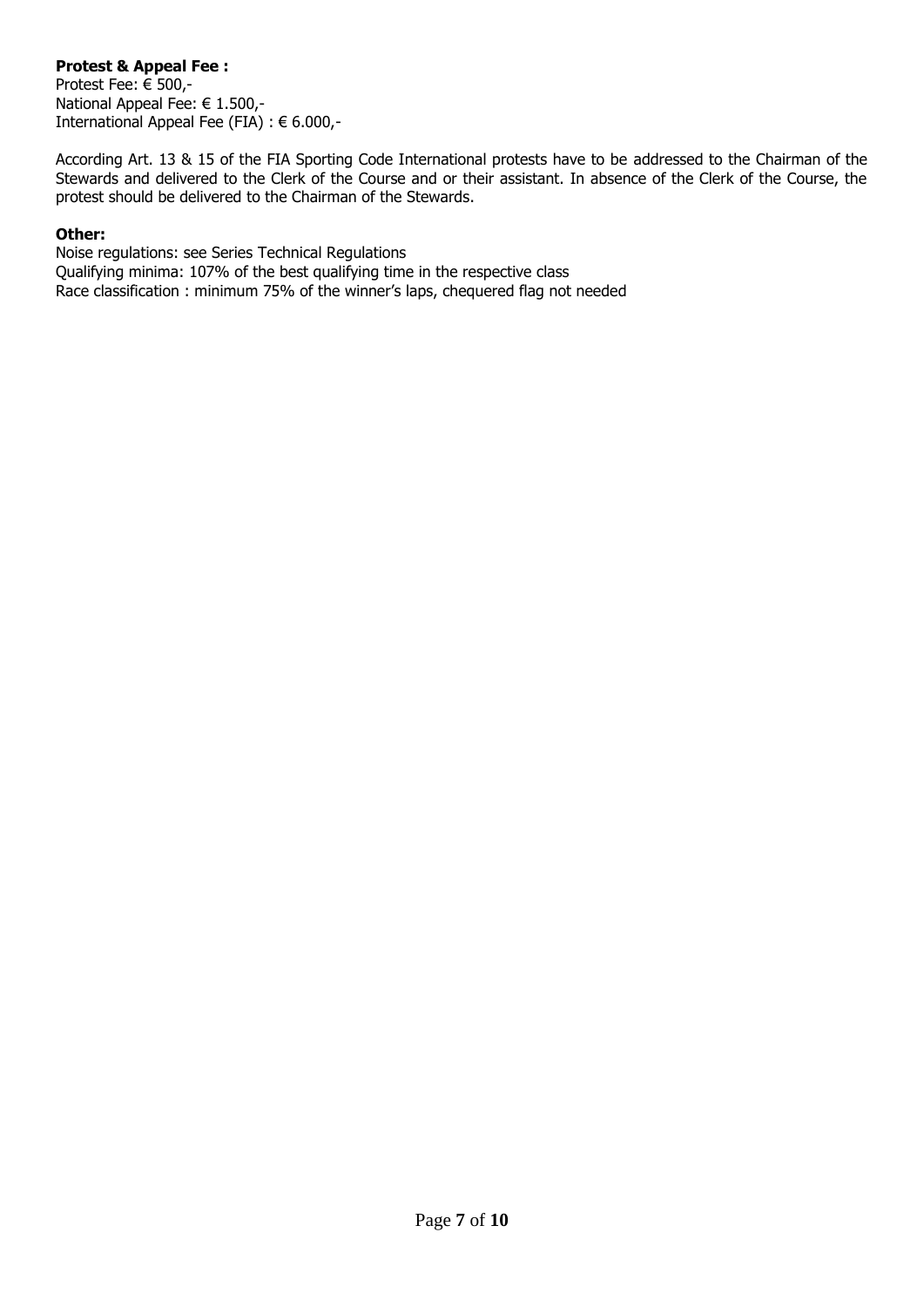#### **Appendix 3**

#### PORSCHE

**CARRERA CUP FRANCE** 

#### **Porsche Carrera Cup France**

## **Officials** Race Director: Mr. Jean-Yves MUNSTERS Lic. RACB 1705 Deputy Race Director: Mr. Alain ADAM Lic. RACB 1632 Series Technical Delegate: Mr. André OLIVIER Lic. FFSA 1119 **Stewards:** Chairman: Mr. Arnaud VERCAUTEREN Lic. FFSA 27751 Members: Members: Mr. Pierre PELOSI Lic. FFSA 136305

# Stewards Office: F1 Pit Building – Unit 1 – Room 119 **Administrative Checks:**

Minimum Licence Level: ITC-Circuit Timing: Timing: May 4<sup>th</sup> 2022 from 14h00 to 19h00 Place: Place: Porsche Carrera Cup France Hospitality

Mr. Etienne MASSILLON Lic. RACB 0487

At the administrative checks the entrant and/or driver must show their license, and – if applicable – an entrant's license. Drivers from outside Belgium or comparable countries by decision of the FIA need a special authorization of their own ASN (FIA ISC Art. 2.6 and 3.9). For minor competitors, a "Parental Consent Authorization" confirmed by the country Authority should be presented at Administrative checks.

#### **Scrutineering:**

| Pre-Scrutineering: |                                                                |  |  |
|--------------------|----------------------------------------------------------------|--|--|
| Timing:            | May 4 <sup>th</sup> 2022 from 09h00 12h00 / 13h30 to 16h30     |  |  |
| Place:             | Paddock Porsche Carrera Cup France                             |  |  |
| Scrutineering Bay: |                                                                |  |  |
| Place:             | Paddock Porsche Carrera Cup France                             |  |  |
| Parc Fermé:        | After each qualifying session and race                         |  |  |
| Place:             | Under the structures in the Porsche Carrera Cup France Paddock |  |  |
| <b>Briefing:</b>   |                                                                |  |  |
| Timing:            | May 5 <sup>th</sup> 2022 at 09h20                              |  |  |
| Place:             | F1 Pit Building – Unit $2 - 1$ <sup>st</sup> Floor – Room 132  |  |  |

#### **Notice Board:**

| Location Physical Notice Board: | F1 Pit Building – Paddock Side – Between Boxes 1 & 2                  |
|---------------------------------|-----------------------------------------------------------------------|
| Location Virtual Notice Board:  | https://porsche-carrera-cup-france.fr/notice-board-spa-francorchamps/ |

| Maximum number of cars allowed to start: |        |  |
|------------------------------------------|--------|--|
| Practice:                                | 78     |  |
| Race:                                    | 65     |  |
| <b>Track Entry &amp; Track Exit:</b>     |        |  |
| Track Entry:                             | Turn 4 |  |

| Track Exit: | Turn 1 |  |
|-------------|--------|--|
|             |        |  |

#### **Track Time:**

- Free Practice: 2 x 40 minutes
- Qualifying Session: 30 minutes
- Race 1: 30 minutes
- Race 2: 30 minutes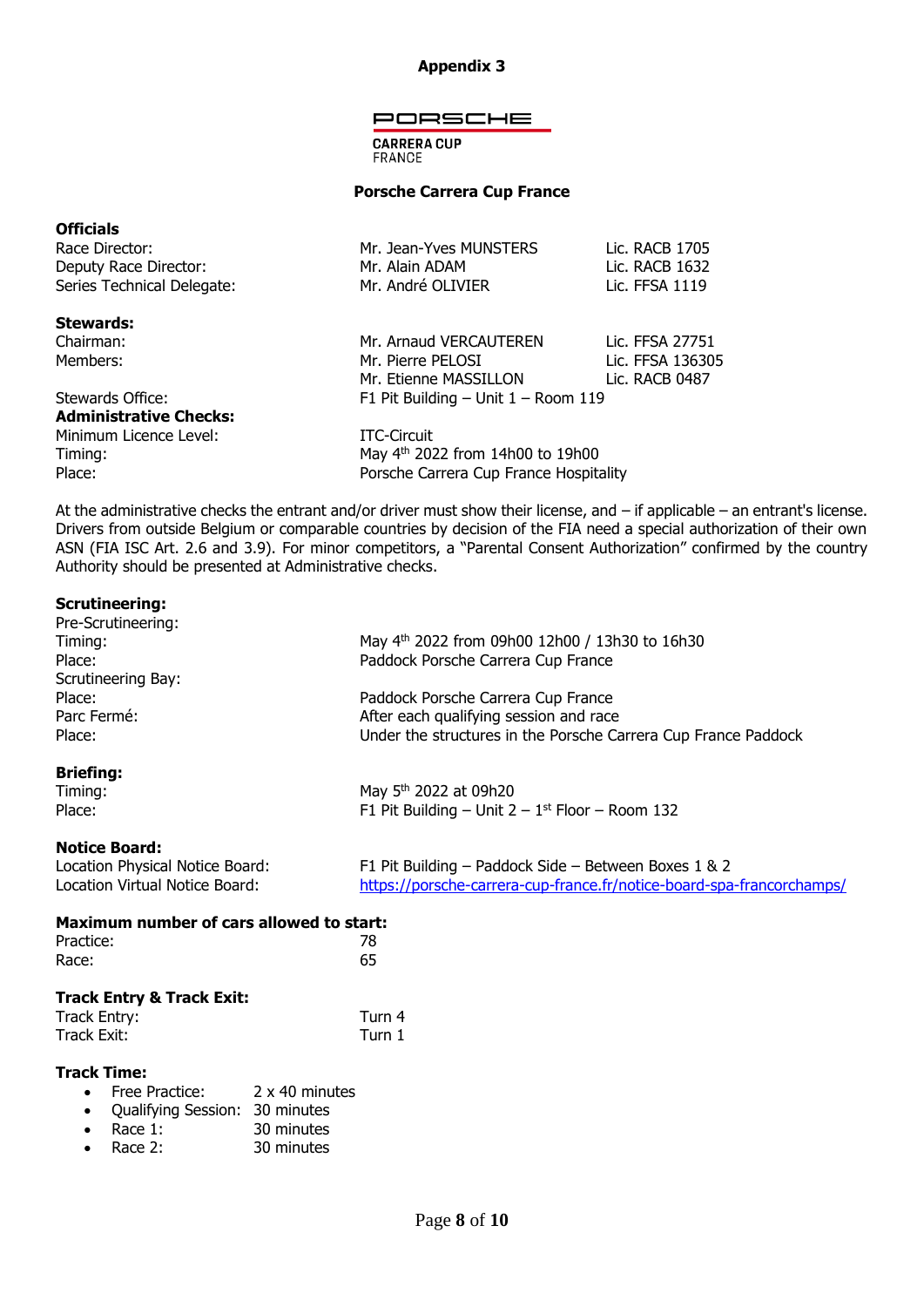### **Protest & Appeal Fee :**

Protest Fee: € 700,- National Appeal Fee: € 3.300,- International Appeal Fee (FIA) : € 6.000,-

According Art. 13 & 15 of the FIA Sporting Code International protests have to be addressed to the Chairman of the Stewards and delivered to the Clerk of the Course and or their assistant. In absence of the Clerk of the Course, the protest should be delivered to the Chairman of the Stewards.

#### **Other:**

Noise regulations: see Series Technical Regulations Qualifying minima: 107% of the best qualifying time in the respective class Race classification : minimum 75% of the winner's laps, chequered flag not needed